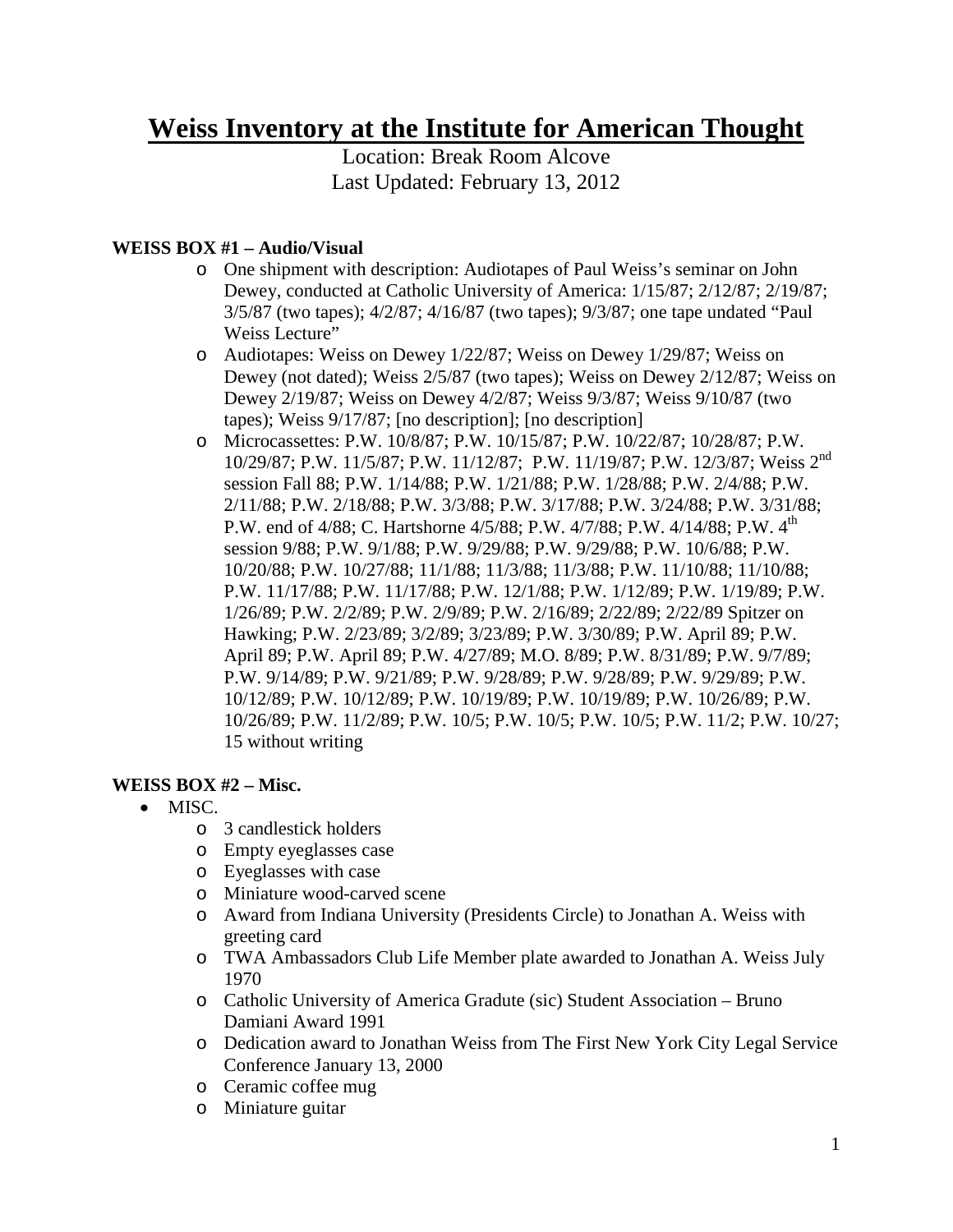- o Small cup
- o Colorful cutting board
- o Ceramic plate, glued together
- o Stone gargoyle with broken foot
- o Pen holder from Puerto Rico with shells
- o Some kind of horn with needle/bead work surrounding it
- o Bobblehead turtle
- o Silver spoon with ornate decorations
- o Miniature tea set
- o Siamese demon head terra cotta (broken)
- $\circ$  Ceramic skeleton with coil neck and barrel on back (broken hand) signed Manuel Aguilar
- o 2004 Olympics Athens collector's coin
- o Pewter mug with Yale Crest
- o Set of yin-yang balls with red case
- o wood carving with secret compartment
- o Antique electric table fan
- o Wallet
- o Manila envelope of postcards
- o Bottom of Wild Turkey bottle shaped like eagle, no head
- o Silver bowl
- o Glass sphere
- o Loomis Chaffee Magazine Summer 2007
- o Misc. photos

### **WEISS BOX #3 – Manuscripts/Papers**

- MANUSCRIPTS AND PAPERS
	- o Blue three-ring binder containing "Adjuncts and Gatherings" dated 2001 with edits
	- o White three-ring binder containing copy of *Surrogates* sent to Nathan Houser for preparing the indexes.
	- o Manuscript: "The Spirit of Hegel's Phenomenology: A Seminar with Paul Weiss" by Paul Robert Young dated 1991
	- o Manuscript in yellow department folder: "Kant's Critique of Pure Reason: Another Reading dated 12/24/93
	- o Manuscript: "Paul Weiss The Vision and the Offense" by Robert L. Castiglione
	- o 2 photocopies of *Being and Other Realities* with written notes
	- o Manuscript: "Custody" by Jonathan Weiss
	- o Several copies of Paul Weiss vs. Reverend Walsh, Fordham Case
	- o 3 pp. manuscript "Annalea was only fourteen that summer…."
	- o Assorted concert/traveling tickets/stubs/pamphlets
	- o 2 pp. U.S. Judges' Financial Statements
	- o 32 pp. play manuscript "The Lepers"
	- o Bound play manuscript "Screenwriter's Spring, or, Sins of Cinema" by Robert Thom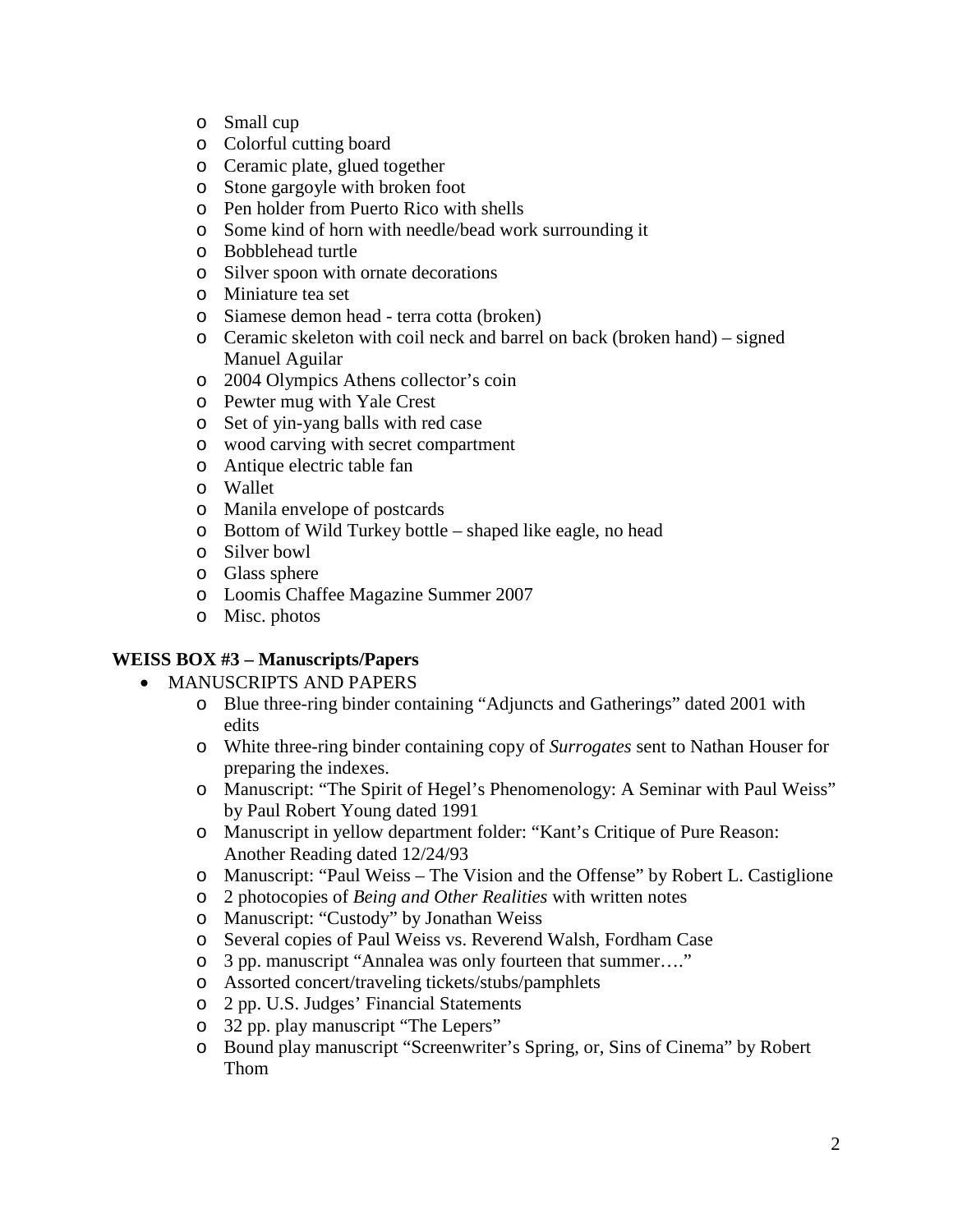## **WEISS BOX #4 - Artwork, Books, Manuscripts/Papers, Misc.**

- ARTWORK
	- o Framed calligraphy inscribed "For Paul Weiss, from whom I have learned love of self, love of others and love of Truth." (valued at \$700)
	- o Mixed Media on cardboard (valued at \$700)
- BOOKS
	- o *The James Beard Cookbook*
	- o *The Art of Italian Cooking*
	- o *The Meat and Poultry Cook Book*
	- o *Dine With Wine*
	- o *Gourmet Cooking by the Clock*
	- o *Good Life Guide and Cookbook* Omaha Steaks
	- o *The Gold Cookbook* Louis de Gouy
	- o *Good Cooking The Complete Reducing Cook Book for the Whole Family*
- MANUSCRIPTS AND PAPERS
	- o Xerox of "The Poor Kid" by Jonathan Weiss
	- o *Journal of Urban Law* Volume 52, Issue 3 (Winter 1974)
	- o *Columbia Human Rights Law Review* Reprint from Volume 4
	- o Xerox of "Juvenile Court Cases"
	- o Class lists
	- o Xerox "Elderly Grope with Legal Knots" from *The New York Times* March 21, 1972
	- o Reprint of Jonathan Weiss' article, "History and Custom…"
	- o Two letters from Jonathan Weiss to Nathan Houser regarding Paul Weiss' death
	- o Bound copy of condolences emails to Jonathan Weiss
	- o Bound copy of Condolences letters to Jonathan Weiss
- MISC.
	- o Office hardware/software information
	- o Insurance information
	- o Blank checks / bank information
	- o Royalty Statements
	- o Paul Weiss blank letterhead
	- o Desk Register 1980-1985
	- o WordPerfect Version 6.0 User's Guide
	- o Budgeting multi-column book, only 3 pages used
	- o Plaque: "Paul Weiss From His Colleagues Nov. 5, 1971" with Catholic University seal
	- o Canon Black Ink cartridge BC-02
	- o 2 address books
	- o sunglasses
	- o 2 manicure scissors
	- o Fingernail clippers
	- o 6 poster-sized sheets with articles about Paul Weiss
	- $\circ$  WordPerfect 6 for Windows 2<sup>nd</sup> edition
	- o Eyeglasses in case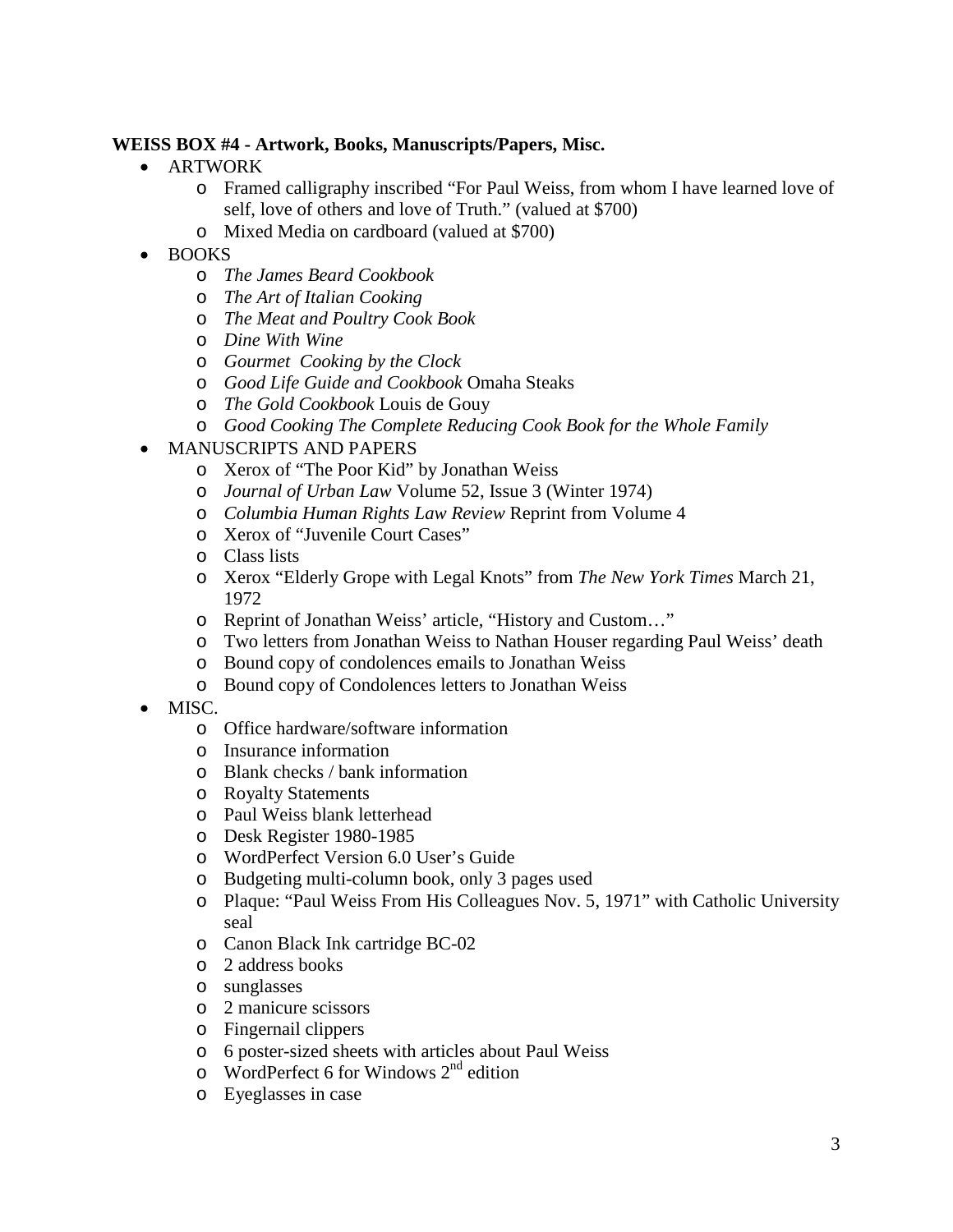- o Shoehorn Scissors
- o ARITHMA Addiator with case
- o Ben Nicholson gallery pamphlet April 11-May 6, 1961
- o holy h inside says "Donald M. Stein Hebrew Memorial Funeral Home"

## **BOXED BOOKS** (Remainder copies)

- 4 copies of *Cinematics*
- 7 copies of *Creative Ventures*
- 13 copies of *First Considerations*
- 22 copies of *The God We Seek*
- 2 copies of *History, Written and Lived*
- 5 copies of *The Making of Men*
- 7 copies of *Man's Freedom*
- 6 copies of *Modes of Being*
- 7 copies of *Our Public Life*
- *Philosophy in Process*
	- o Vol.  $1 7$  copies
		- o Vol.  $3 7$  copies
		- $\circ$  Vol. 4 7 copies
		- $\circ$  Vol. 5 7 copies
		- $\circ$  Vol. 6 7 copies
	- $\circ$  Vol. 7 6 copies
- 44 copies of *Privacy*
- 21 copies of *Reality*
- 230 copies of *Right and Wrong*
- 39 copies of *Sport*
- 37 *You, I, and the Others*
- Other assorted books
- 2 boxes of miscellaneous literature books

### **FURNITURE**

- 1 Glass-top coffee table (IAT) (valued at \$300)
- Jonathan Weiss' mahogany office desk (Peirce annex on permanent loan) (valued at \$500)
- Blonde Siamese work desk (Peirce annex on permanent loan) (valued at \$500)
- Mahogany chair (IAT) (valued at \$150)
- Leather chair (Russian logician who serves as PEP contributing editor: Irving Anellis) (valued at \$150)
- Small sofa (Irving Anellis) (valued at \$350)
- 2 double bookcases (IAT) (valued at \$900)
- 2 single bookcases (IAT) (valued at \$900)
- 5 file cabinets (Irving Anellis) (valued at \$100)
- 6 file cabinets (surplused through IUPUI)